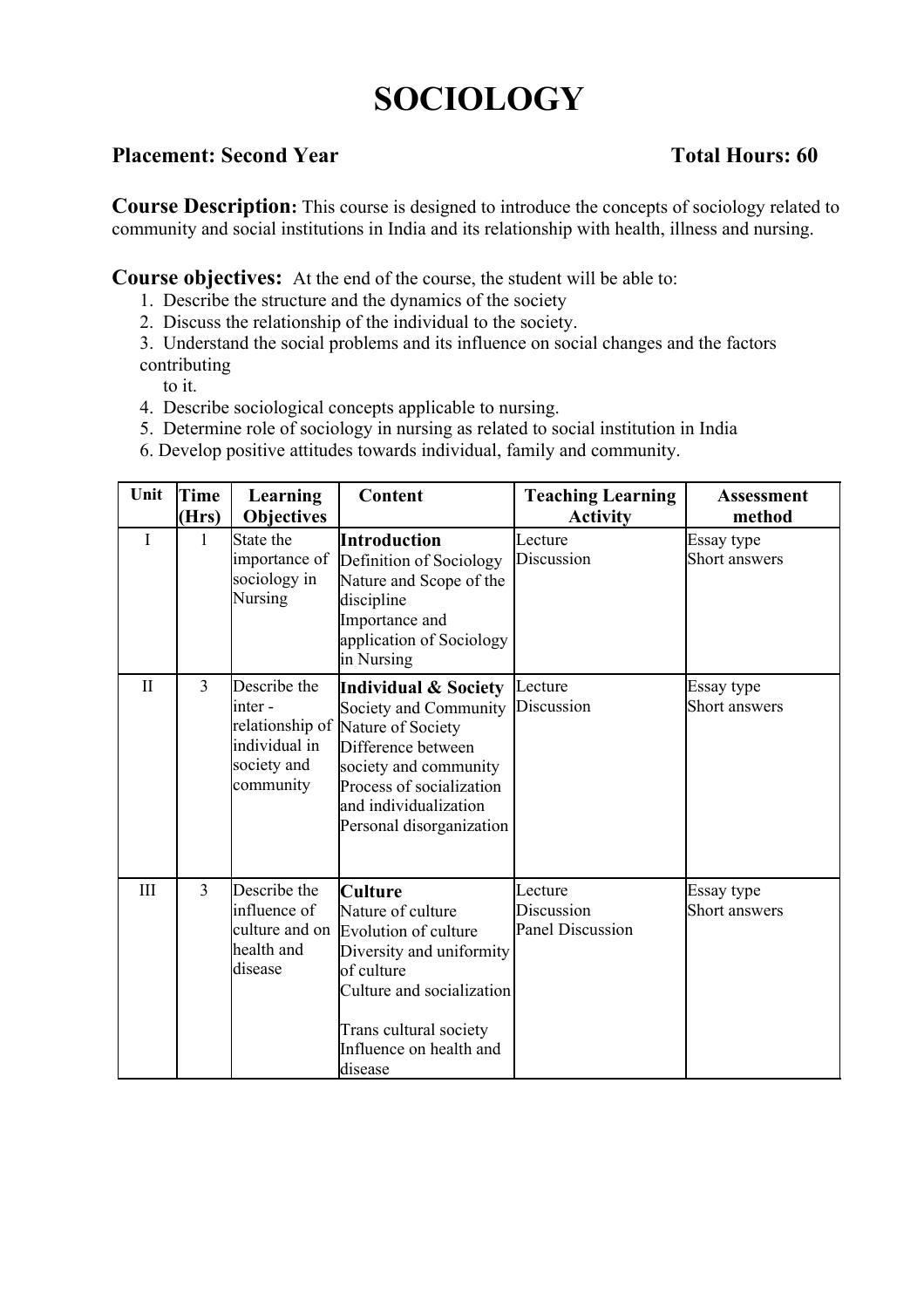| Unit                    | Time<br>(Hrs)  | Learning<br><b>Objectives</b>                                                     | Content                                                                                                                                                                                                                                                                                                                                                                                                                                                                                    | <b>Teaching Learning</b><br><b>Activity</b>              | <b>Assessment</b><br>method                                                           |
|-------------------------|----------------|-----------------------------------------------------------------------------------|--------------------------------------------------------------------------------------------------------------------------------------------------------------------------------------------------------------------------------------------------------------------------------------------------------------------------------------------------------------------------------------------------------------------------------------------------------------------------------------------|----------------------------------------------------------|---------------------------------------------------------------------------------------|
| IV                      | $\overline{4}$ | Identify<br>various social<br>groups and<br>their<br>interactions                 | Social groups and<br><b>Processes</b><br>The meaning and<br>classification of groups<br>Primary & Secondary<br>Group<br>In-group V/s. Out-group,<br>Class, Tribe, caste<br>Economic, Political,<br>Religious groups, Mob,<br>Crowd, Public and<br>Audience Interaction &<br>social processes<br>Co - operation,<br>competition, conflict<br>Accommodation,<br>Assimilation & Isolation                                                                                                     | <b>Lecture Discussion</b>                                | Essay type<br>Short answers                                                           |
| $\overline{\mathbf{V}}$ | 6              | Explain the<br>growth of<br>population in<br>India and its<br>impact on<br>health | <b>Population</b><br>Society and population<br>Population distribution<br>in India Demographic<br>characteristics<br>Malthusian theory of<br>populations<br>Population explosion in<br>India and its impact on<br>health status<br>Family welfare<br>programmes                                                                                                                                                                                                                            | <b>Lecture Discussion</b><br>Community<br>identification | Essay type<br>Short answers<br>Assessment of report<br>on community<br>identification |
| VI                      | 5              | Describe the<br>institutions of<br>family and<br>marriage in<br>India             | <b>Family and Marriage Lecture Discussion</b><br>Family - functions<br>Types - Joint, Nuclear,<br>Blended and extended<br>family: Characteristics<br>The modern family -<br>changes, problems -<br>Dowry etc. Welfare<br>services<br>Changes & legislations<br>on family and marriage<br>in India - marriage acts<br>Marriage: Forms and<br>functions of marriage<br>Marriage and family<br>problems in India<br>Family, marriage and<br>their influence on health<br>and health practices | Family case study                                        | Essay type<br>Short answers<br>Assessment of family<br>case study                     |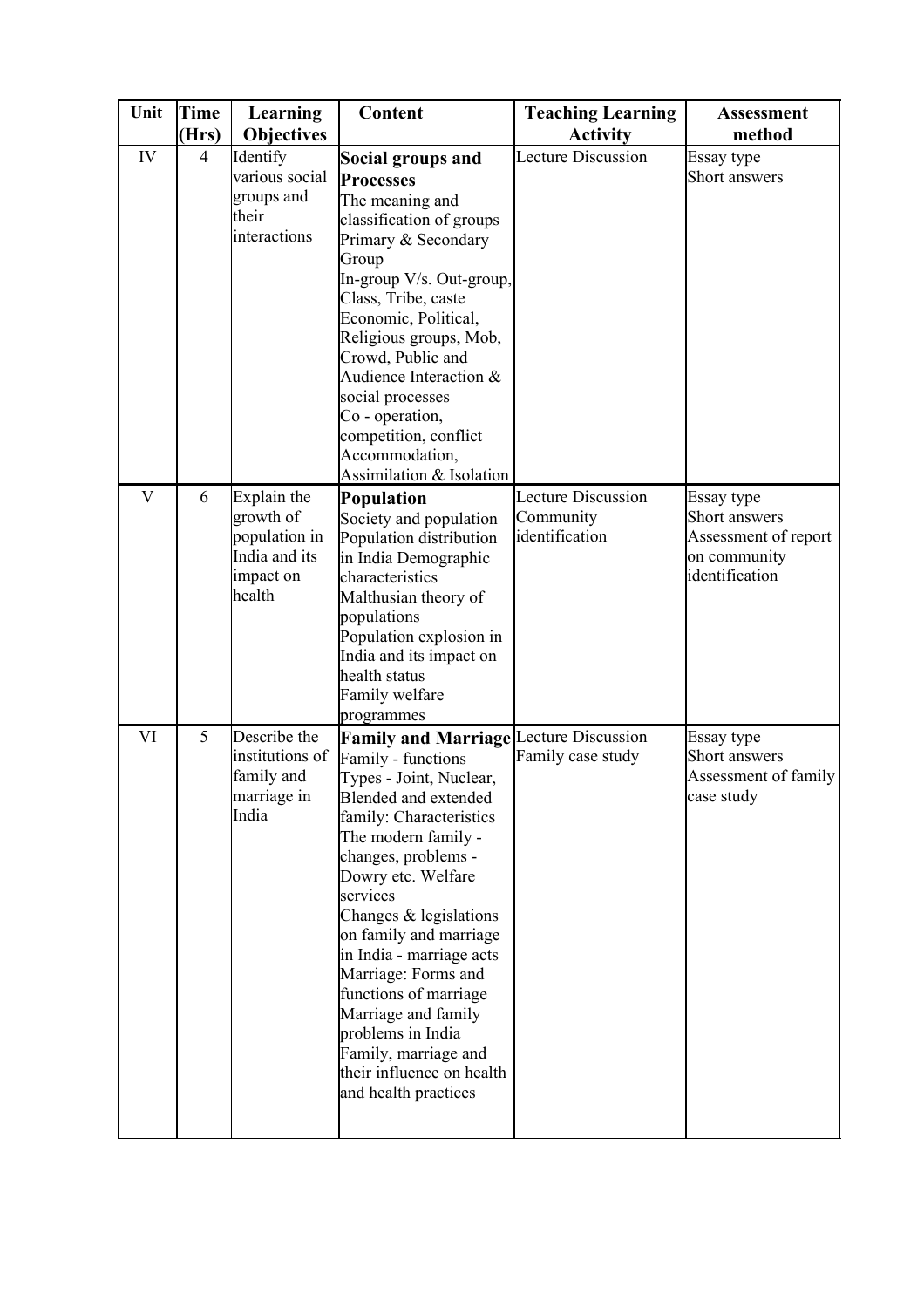| Unit        | <b>Time</b>    | Learning                                                                                                | Content                                                                                                                                                                                                                                                                                                                                                                                                                                                                                                                                                                                      | <b>Teaching Learning</b>                                                                       | <b>Assessment</b>                                                          |
|-------------|----------------|---------------------------------------------------------------------------------------------------------|----------------------------------------------------------------------------------------------------------------------------------------------------------------------------------------------------------------------------------------------------------------------------------------------------------------------------------------------------------------------------------------------------------------------------------------------------------------------------------------------------------------------------------------------------------------------------------------------|------------------------------------------------------------------------------------------------|----------------------------------------------------------------------------|
|             | (Hrs)          | <b>Objectives</b>                                                                                       |                                                                                                                                                                                                                                                                                                                                                                                                                                                                                                                                                                                              | <b>Activity</b>                                                                                | method                                                                     |
| VII         | $\overline{7}$ | Describe the<br>system and<br>their influence<br>on health and<br>health<br>practices                   | <b>Social Stratification</b><br>class and caste Meaning & types of<br>social stratification<br>The Indian Caste<br>system-origin & features<br>Features of Caste in<br>India Today Government<br>polices for schedule<br>caste, schedule tribe, and<br><b>OBC</b> Social Class<br>system and status<br>Social mobility-meaning<br>$&$ types<br>Race as a biological<br>concept, criteria of racial<br>classification<br>Salient features of<br>Primary races Racism<br>Influence of Class, caste<br>and<br>Race on health and<br>health practices                                            | <b>Lecture Discussion</b><br>Community survey                                                  | Essay type<br>Short answers<br>Assessment of report<br>on community survey |
| <b>VIII</b> | 6              | Describes the<br>types of<br>communities<br>in India, their<br>practices and<br>the impact on<br>health | <b>Types of</b><br>communities in India<br>(Rural, Urban and<br><b>Regional</b> )<br>Features of village<br>community $\&$<br>Characteristics of Indian<br>villages Panchayat<br>system, social dynamics<br>Community<br>development project and<br>planning<br>Changes in Indian Rural<br>life<br>Availability of health<br>facilities in rural and its<br>impact on health and<br>health practices<br>The growth of cities:<br>Urbanisation and its<br>impact on health and<br>health practices<br>Major Urban problems-<br><b>Urban Slums</b><br>Region; problems and<br>impact on Health | <b>Lecture Discussion</b><br>Visits to rural and urban on community survey<br>community survey | Assessment Of report                                                       |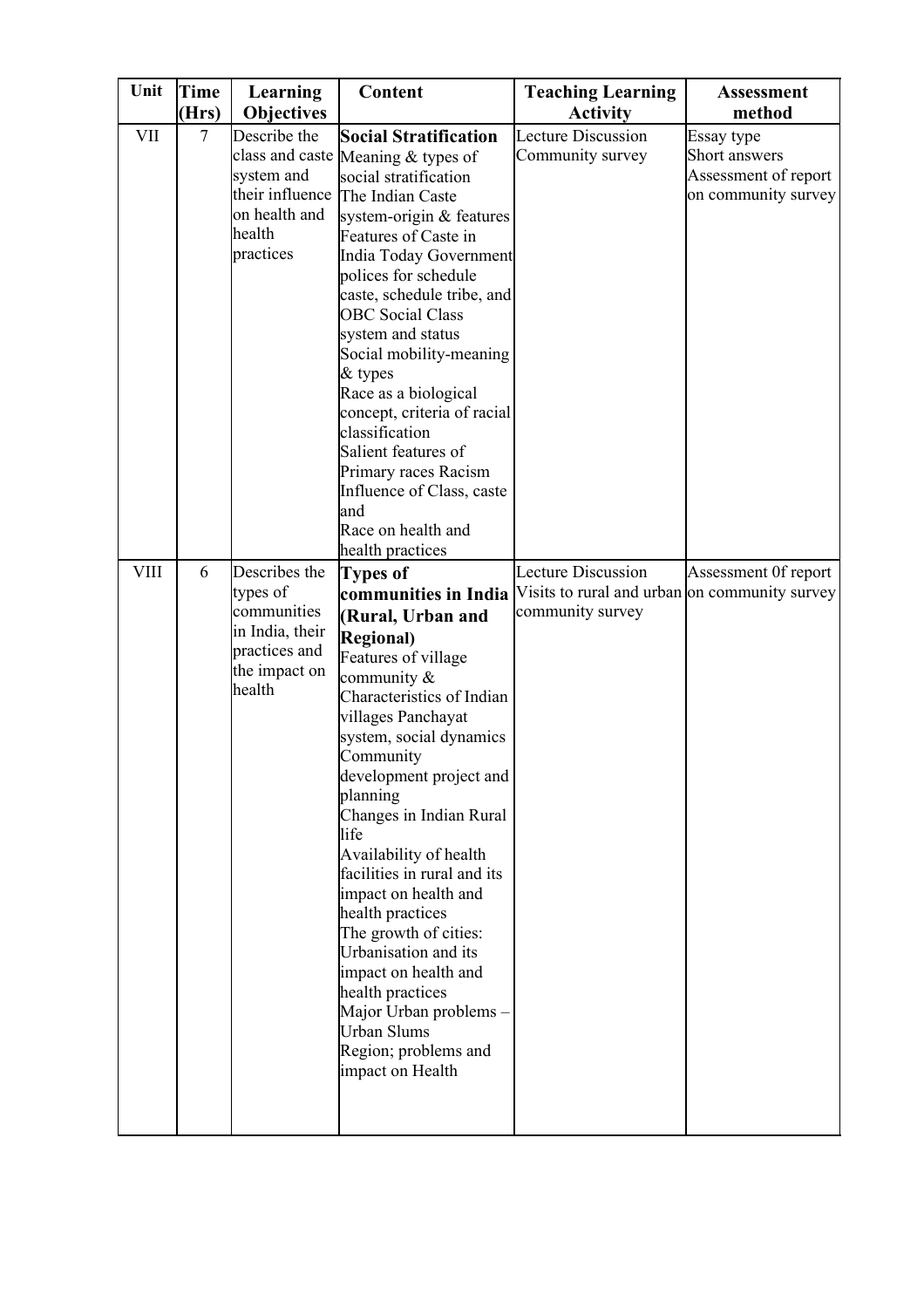| IX  | $\overline{4}$ | Explain the<br>process of                                                                 | <b>Social Change</b><br>Nature and process of Social Change<br>Social Change Factors influencing Social change: cultural<br>change, Cultural lag, culture and health<br>(with special reference to women's health).<br>Introduction to Theories of social change:<br>Linear, Cyclical, Marxian, Functional,<br>Sanskritisation and Modernisation.<br>Role of nurse -Change agents                                                              | Lecture<br>Discussion                            | Essay type<br>Short<br>answers                                                      |
|-----|----------------|-------------------------------------------------------------------------------------------|------------------------------------------------------------------------------------------------------------------------------------------------------------------------------------------------------------------------------------------------------------------------------------------------------------------------------------------------------------------------------------------------------------------------------------------------|--------------------------------------------------|-------------------------------------------------------------------------------------|
| X   | $\overline{4}$ | Describe the<br>Social system<br>and inter-<br>relationship of<br>social<br>organizations | Social organization and social system<br>Social organization: elements, types<br>Democratic and authoritarian modes of<br>participation,<br>Voluntary associations<br>Social system: Definition and Type of social<br>system<br>Role and Status as structural elements of<br>social system with reference to women's role<br>and status and its impact on family.<br>Inter-relationship of institutions                                        | Lecture<br>Discussion<br>Observation<br>visits   | Essay type<br>Short<br>answers<br>Assessment<br>of visit<br>reports                 |
| XI  | $\overline{2}$ | Explain the<br>nature and<br>process of<br>social control                                 | <b>Social Control</b><br>Nature and process of social control Political Discussion<br>Legal, Religious, Educational Economic.<br>Industrial and Technological system, Norms<br>& Values-Folkways& Mores Customs,<br>Laws and fashion<br>Role of nurse                                                                                                                                                                                          | Lecture<br>Community<br>survey                   | Essay type<br>Short<br>answers<br>Assessment<br>of report on<br>community<br>survey |
| XII | 15             | Describe the<br>role of the<br>nurse in<br>dealing with<br>social<br>problems in<br>India | <b>Social Problems</b><br>Social disorganization<br>Control & planning: poverty, housing, and<br>illiteracy. Food supplies, prostitution, rights<br>of women & children, Government health<br>programs, vulnerable groups, elderly,<br>handicapped minority groups and other<br>marginalized groups, child labour, child<br>abuse, delinquency and crime, substance<br>abuse, HIV/AIDS.<br>Social Welfare programmes in India<br>Role of nurse | Lecture<br>Discussion<br>Institutional<br>visits | Essay type<br>Short<br>answers<br>Assessment<br>of visit<br>reports                 |